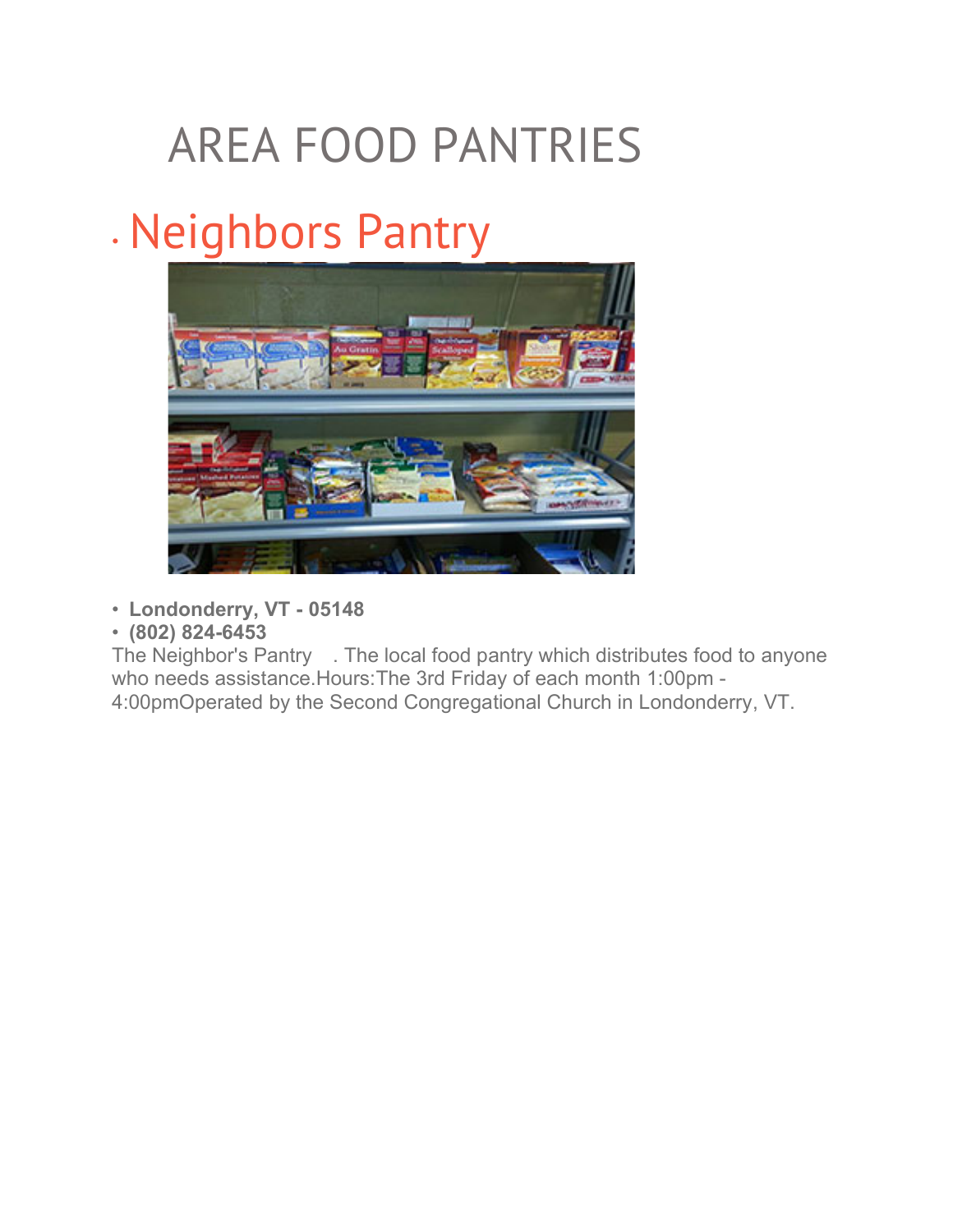## • Manchester Community Food Cupboard



- •
- **Manchester Center, VT - 05255**
- **(802) 362-0057**
- **Food Pantry Location: 12.64 miles from Londonderry**
- Provides a food pantry. Serves Bondville, Danby, Dorset, East Dorset, East Rupert, Jamaica, Landgrove, Londonderry, Manchester, Middletown Springs, Mount Tabor, Pawlet, Peru, Rupert, Sandgate, Weston, Winhall, Wells, West Pawlet and West Rupert.Pantry Hours: Wednesday 2pm until 4pm Thursdays 10am until 12pm and 2pm until 4pm